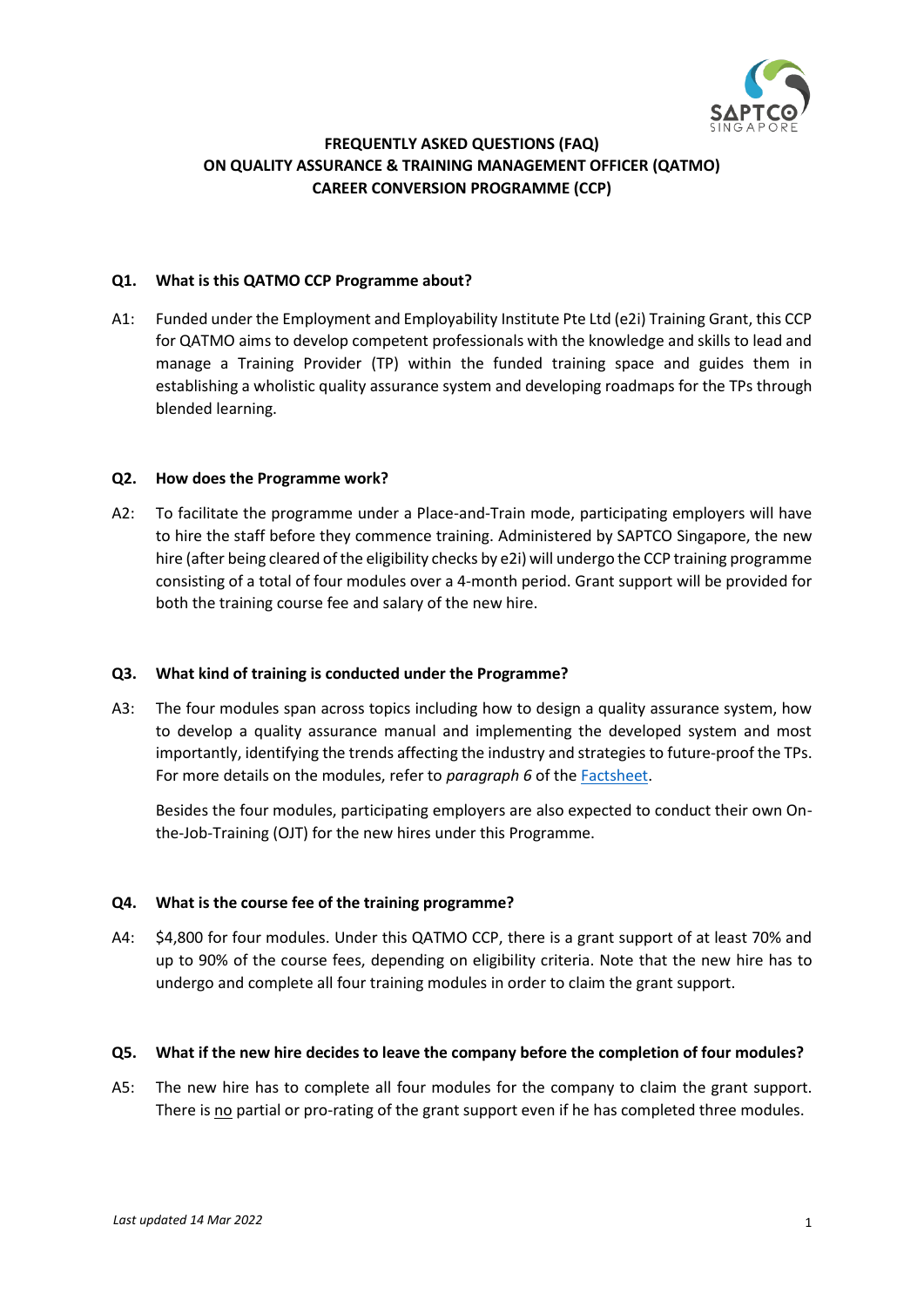

### **Q6. How much of the new hire salary is supported under this Programme?**

A6: This Programme supports at least 70% and up to 90% (depending on eligibility criteria) of the new hire's gross monthly salary, in the range of \$2,400 to \$3,200, for up to 4 months of training. Upon completion of the 4 months training, participating employers are expected to provide at least \$100 salary increment.

## **Q7. Can the new hire's salary be increased prior to completion of the 4 months training and/or exceed the salary range supported under this Programme?**

A7: Yes, it is possible. However, it needs to be highlighted to SAPTCO for e2i's attention and approval. Participating employers can expect a grant support cap of at least \$2,240 per month, in the event e2i does not approve of the request.

### **Q8. Does the Jobs Growth Incentive (JGI) apply for this Programme?**

A8: Yes, JGI applies to jobseekers undergoing reskilling through CCP, hence temporary funding adjustments have been made during the duration of the JGI.

For all new hires hired through the CCP for QATMO for the period between 1 September 2020 to 30 September 2022<sup>1</sup>:

- a. The salary support funding caps stated *under A6*. will be halved (i.e. "at least 70% and up to 90% per month" will become "at least 35% and up to 45% per month"), and
- b. The salary support period will be extended to comprise of the training duration and an additional period of retention which is equivalent to the training duration (i.e. "4 months of training" will become "4 months of training and 4 months of retention").

# **Q9. What if the new hire decides to leave the company after completion of the training course but prior to the end of salary support period?**

A9: There will be a full 70% or 90% claim (depending on eligibility criteria) for the course fee. However, salary support will be pro-rated based on the duration of employment.

#### **Q10. What are the eligibility criteria for Participants to be funded under this Programme?**

- A10: Participants must fulfil the following criteria:
	- Singapore Citizen or Permanent Resident
	- Minimum 21 years old
	- Graduated or completed National Service, for at least 2 years

<sup>1</sup> *Funding adjustments apply only for Long-term Unemployed/Mature SC new hires for the JGI period of 1 April 2022 – 30 September 2022. All other new hires during this period will be funded up to 70% of their salary support over the 4-month period.*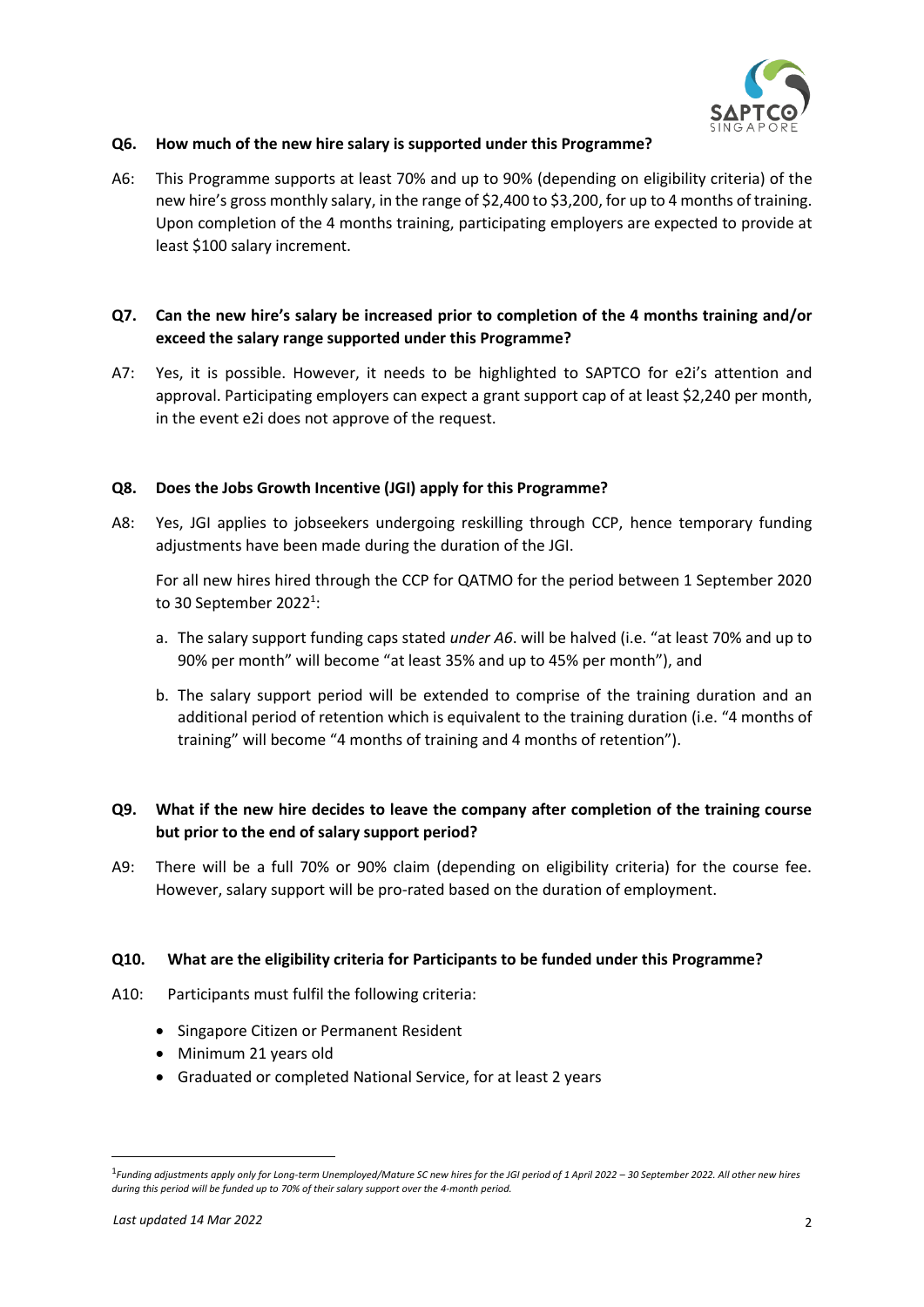

- Not be shareholders, immediate ex-employees of company or related entities<sup>2</sup>, or be related to shareholders of the hiring company
- Previous job role should be substantially different from the new job role trained for under this CCP for QATMO

# **Q11. Does this Programme apply to existing staff who is to be transferred to another department and with a change in job role?**

A11: No, this Programme is only applicable to new hires.

## **Q12. If the new hire had previously worked in Company A but left to work in Company B and now re-join Company A, is he eligible for the Programme?**

- A12: The new hire can be eligible for the Programme provided that:
	- Company A and Company B are unrelated entities;
	- The initial role in Company A is different from the role that he currently takes up after rejoining Company A, i.e. the CCP-approved role;
	- His role in Company B and the current role (CCP-approved role) in Company A are within approved parameters; and
	- He meets all other eligibility criteria

# **Q13. Will the new hire be eligible for the Programme if there is a common director for his previous and current company?**

A13: He can be eligible for the Programme so long as both companies are unrelated entities, he should also not be related to the common director and meet all other eligibility criteria.

#### **Q14. How do companies apply for the Programme?**

A14: Interested companies can apply for the Programme by completing the application form found [here](https://img1.wsimg.com/blobby/go/0499b750-9401-4516-8d59-a54f391d315f/downloads/QATMO%20CCP%20Application%20Form.pdf?ver=1647333198480) and send the endorsed form together with the required documents to SAPTCO Secretariat at [ccp\\_qatmo@saptco.org.sg.](ccp_qatmo@saptco.org.sg)

#### **Q15. How will companies be notified if the new hire is eligible for the Programme?**

A15: Upon receipt of full submission of the application documents, SAPTCO Secretariat will proceed to make the placements via WSG's PCP Portal. An invitation link will be sent for the new hire to submit required documents via the portal. Once cleared of their eligibility for the Programme, an email will be sent from SAPTCO Secretariat to notify participating employers before informing the new hire through the portal.

<sup>2</sup>*Related entities include (but not limited to) subsidiaries of parent company, and related group of companies/entities defined in ACRA. Sister companies and parent-child companies are considered related entities.*